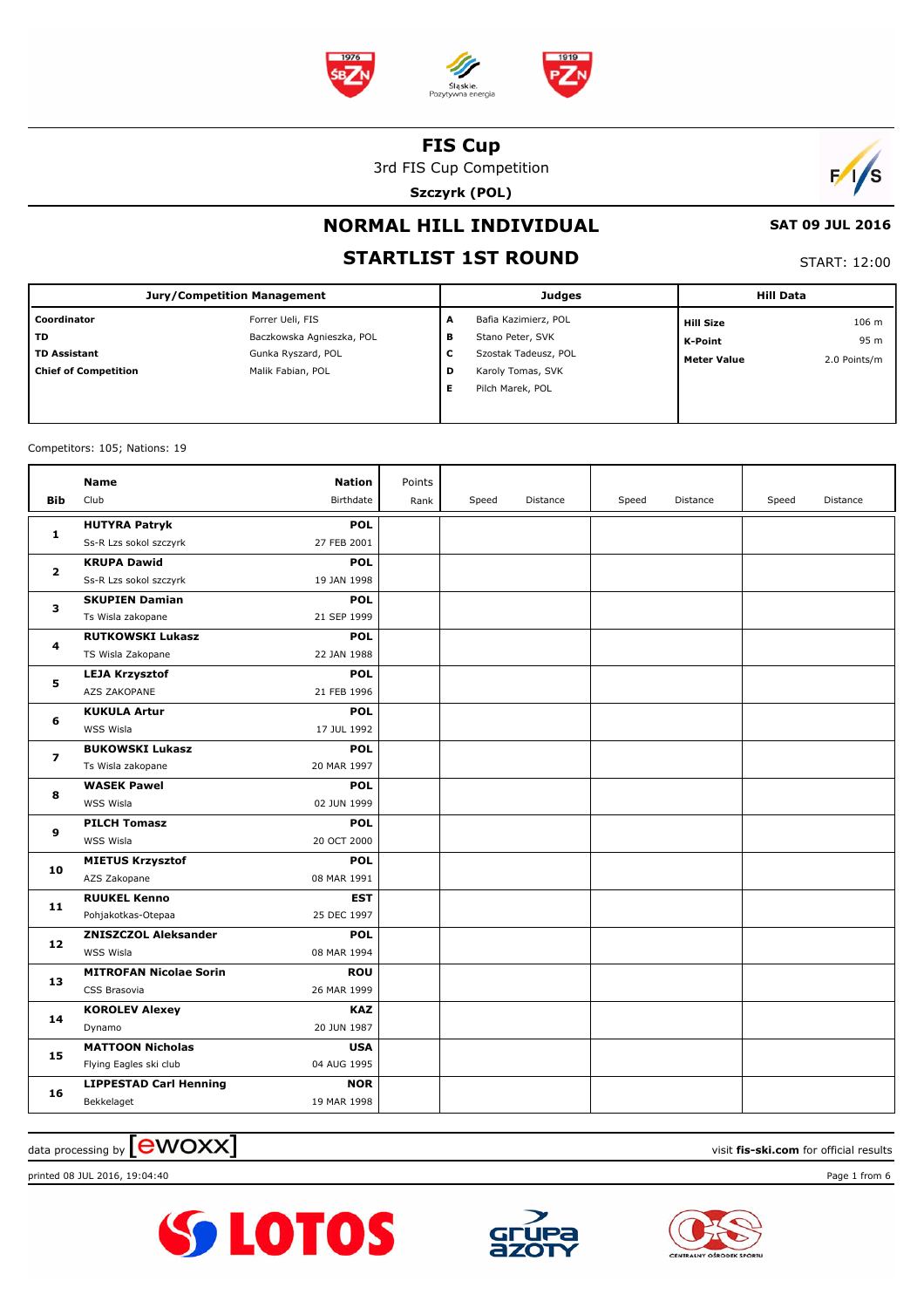

3rd FIS Cup Competition

**Szczyrk (POL)**



# **NORMAL HILL INDIVIDUAL**

 $CTADT: 12:00$ 

 **SAT 09 JUL 2016**

| <b>STARTLIST 1ST ROUND</b> |                                                     |                           |        |       |          |       |          |       | START: 12:00 |  |  |
|----------------------------|-----------------------------------------------------|---------------------------|--------|-------|----------|-------|----------|-------|--------------|--|--|
|                            | <b>Name</b>                                         | <b>Nation</b>             | Points |       |          |       |          |       |              |  |  |
| <b>Bib</b>                 | Club                                                | Birthdate                 | Rank   | Speed | Distance | Speed | Distance | Speed | Distance     |  |  |
|                            | <b>MAZURCHUK Dmytro</b>                             | <b>UKR</b>                |        |       |          |       |          |       |              |  |  |
| 17                         | Kremenets Ski school                                | 19 JAN 1999               |        |       |          |       |          |       |              |  |  |
| 18                         | <b>KRATOV Ilya</b>                                  | <b>KAZ</b>                |        |       |          |       |          |       |              |  |  |
|                            | Almaty Skiclub                                      | 26 MAY 2000               |        |       |          |       |          |       |              |  |  |
| 19                         | <b>AIGRO Artti</b>                                  | <b>EST</b>                |        |       |          |       |          |       |              |  |  |
|                            | Pohjakotkas/Otepaa                                  | 29 AUG 1999               |        |       |          |       |          |       |              |  |  |
| 20                         | <b>ALTER Markkus</b>                                | <b>EST</b>                |        |       |          |       |          |       |              |  |  |
|                            | Pohjakotkas Sport society<br><b>KLYMCHUK Andrii</b> | 27 JUN 2002<br><b>UKR</b> |        |       |          |       |          |       |              |  |  |
| 21                         | Kremenets Ski School                                | 10 DEC 1994               |        |       |          |       |          |       |              |  |  |
|                            | <b>HOLUB Benedikt</b>                               | <b>CZE</b>                |        |       |          |       |          |       |              |  |  |
| 22                         | Tj Frenstat pod radhostem                           | 02 OCT 2000               |        |       |          |       |          |       |              |  |  |
|                            | <b>CECON Federico</b>                               | <b>ITA</b>                |        |       |          |       |          |       |              |  |  |
| 23                         | GRUPPO SCIATORI FIAMME GIALLE                       | 11 JUN 1994               |        |       |          |       |          |       |              |  |  |
|                            | <b>MEZNAR Mitja</b>                                 | <b>SLO</b>                |        |       |          |       |          |       |              |  |  |
| 24                         | NSK TRZIC FMG                                       | 30 JUN 1988               |        |       |          |       |          |       |              |  |  |
| 25                         | <b>RINGEN Sondre</b>                                | <b>NOR</b>                |        |       |          |       |          |       |              |  |  |
|                            | Baekkelaget Sk                                      | 09 OCT 1996               |        |       |          |       |          |       |              |  |  |
| 26                         | <b>YIM Soo-Hyeon</b>                                | <b>KOR</b>                |        |       |          |       |          |       |              |  |  |
|                            |                                                     | 23 JUL 2000               |        |       |          |       |          |       |              |  |  |
| 27                         | <b>RYDL Radek</b><br>Ski Klub Harrachov             | <b>CZE</b><br>15 JUL 2001 |        |       |          |       |          |       |              |  |  |
|                            | <b>LISSO Justin</b>                                 | <b>GER</b>                |        |       |          |       |          |       |              |  |  |
| 28                         | Wsv Schmiedefeld                                    | 12 DEC 1999               |        |       |          |       |          |       |              |  |  |
|                            | <b>SAKALA Filip</b>                                 | <b>CZE</b>                |        |       |          |       |          |       |              |  |  |
| 29                         | Tj Frenstat pod radhostem                           | 21 MAY 1996               |        |       |          |       |          |       |              |  |  |
|                            | <b>CACINA Daniel Andrei</b>                         | <b>ROU</b>                |        |       |          |       |          |       |              |  |  |
| 30                         | Cs Dinamo rasnov                                    | 17 OCT 2001               |        |       |          |       |          |       |              |  |  |
| 31                         | <b>BOLTON Sam</b>                                   | <b>GBR</b>                |        |       |          |       |          |       |              |  |  |
|                            |                                                     | 09 DEC 2002               |        |       |          |       |          |       |              |  |  |
| 32                         | <b>DOLEZEL Dusan</b>                                | <b>CZE</b>                |        |       |          |       |          |       |              |  |  |
|                            | Tj Frenstat pod radhostem                           | 05 JUN 1998               |        |       |          |       |          |       |              |  |  |
| 33                         | <b>STEINER Maximilian</b>                           | <b>AUT</b>                |        |       |          |       |          |       |              |  |  |
|                            | WSV Bad Ischl-NTS-Oberoesterreich                   | 04 MAY 1996               |        |       |          |       |          |       |              |  |  |
| 34                         | <b>DOHNAL Jakub</b><br>Lsk Lomnice                  | CZE<br>13 APR 1997        |        |       |          |       |          |       |              |  |  |
|                            | <b>LAUCHLAN Nigel</b>                               | <b>CAN</b>                |        |       |          |       |          |       |              |  |  |
| 35                         | Altius Nordic SC                                    | 03 MAR 1996               |        |       |          |       |          |       |              |  |  |
|                            | <b>MICHALEK Jan</b>                                 | CZE                       |        |       |          |       |          |       |              |  |  |
| 36                         | Tj Roznov pod radhostem                             | 22 MAY 1996               |        |       |          |       |          |       |              |  |  |
|                            | <b>VASKUL Andrii</b>                                | <b>UKR</b>                |        |       |          |       |          |       |              |  |  |
| 37                         | Vorokhta Ski school                                 | 01 APR 1999               |        |       |          |       |          |       |              |  |  |

## $\frac{1}{2}$  data processing by  $\boxed{\text{ewOX}}$

printed 08 JUL 2016, 19:04:40 Page 2 from 6





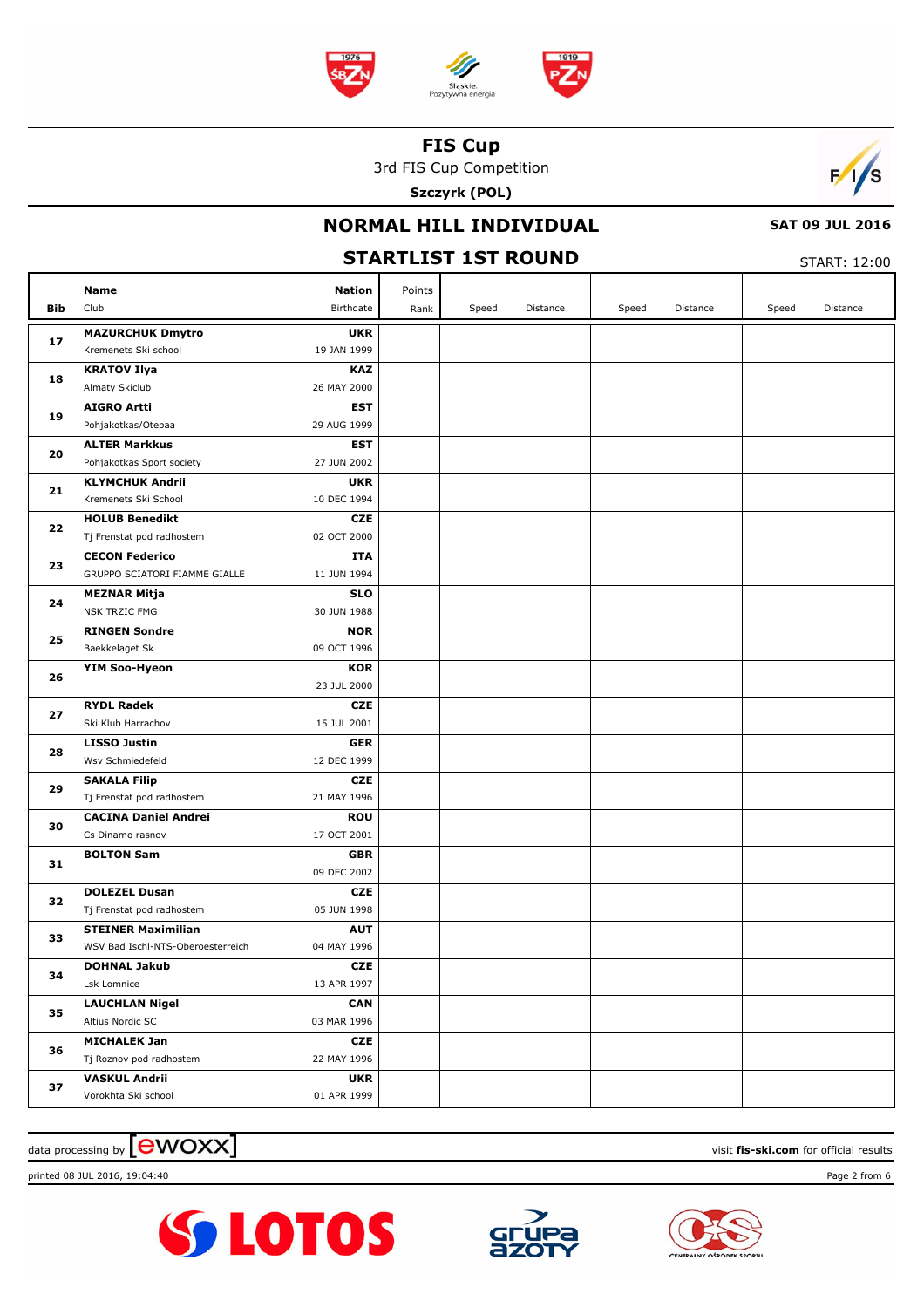

3rd FIS Cup Competition

**Szczyrk (POL)**



# **NORMAL HILL INDIVIDUAL**

 **SAT 09 JUL 2016**

|     | <b>STARTLIST 1ST ROUND</b>                      |                           |        |       |          |       |          |       |          |
|-----|-------------------------------------------------|---------------------------|--------|-------|----------|-------|----------|-------|----------|
|     | Name                                            | <b>Nation</b>             | Points |       |          |       |          |       |          |
| Bib | Club                                            | Birthdate                 | Rank   | Speed | Distance | Speed | Distance | Speed | Distance |
|     | <b>TKACHENKO Sergey</b>                         | <b>KAZ</b>                |        |       |          |       |          |       |          |
| 38  | Almaty Skiclub                                  | 08 JUN 1999               |        |       |          |       |          |       |          |
| 39  | <b>FARKAS Hunor</b>                             | <b>ROU</b>                |        |       |          |       |          |       |          |
|     | Cs Dinamo                                       | 18 SEP 2001               |        |       |          |       |          |       |          |
| 40  | <b>FABIJAN Nik</b>                              | <b>SLO</b>                |        |       |          |       |          |       |          |
|     | Sk Triglav kranj                                | 18 JUN 1997               |        |       |          |       |          |       |          |
| 41  | <b>PASICHNYK Stepan</b><br>Kremenets ski school | <b>UKR</b><br>09 JAN 1998 |        |       |          |       |          |       |          |
|     | <b>JARZABEK Dawid</b>                           | <b>POL</b>                |        |       |          |       |          |       |          |
| 42  | TS Wisla Zakopane                               | 03 MAR 1999               |        |       |          |       |          |       |          |
|     | <b>KLUSEK Bartlomiej</b>                        | <b>POL</b>                |        |       |          |       |          |       |          |
| 43  | LKS Klmczok Bystra                              | 15 JAN 1993               |        |       |          |       |          |       |          |
| 44  | <b>HUBER Daniel</b>                             | <b>AUT</b>                |        |       |          |       |          |       |          |
|     | SC Seekirchen-Salzburg                          | 02 JAN 1993               |        |       |          |       |          |       |          |
| 45  | <b>ARDELEAN Paul Gabriel</b>                    | <b>ROU</b>                |        |       |          |       |          |       |          |
|     | Css Dinamo rasnov                               | 03 SEP 1999               |        |       |          |       |          |       |          |
| 46  | <b>ROMBACH Sebastian</b>                        | <b>GER</b>                |        |       |          |       |          |       |          |
|     | SC Hinterzarten                                 | 22 JUL 1996               |        |       |          |       |          |       |          |
| 47  | <b>PAPPEL Taavi</b><br>Nomme Skiclub            | <b>EST</b><br>27 NOV 1999 |        |       |          |       |          |       |          |
|     | <b>STEMBERGER Matija</b>                        | <b>SLO</b>                |        |       |          |       |          |       |          |
| 48  | SSK Ilirija                                     | 01 JAN 1997               |        |       |          |       |          |       |          |
|     | <b>MARUSIAK Yevhen</b>                          | <b>UKR</b>                |        |       |          |       |          |       |          |
| 49  | Verkhovyna Ski school                           | 16 MAR 2000               |        |       |          |       |          |       |          |
|     | <b>PASICHNYK Viktor</b>                         | <b>UKR</b>                |        |       |          |       |          |       |          |
| 50  | Kremenets                                       | 02 DEC 1992               |        |       |          |       |          |       |          |
| 51  | <b>ANTONISSEN Lars</b>                          | <b>NED</b>                |        |       |          |       |          |       |          |
|     |                                                 | 31 JUL 1995               |        |       |          |       |          |       |          |
| 52  | <b>SPULBER Mihnea Alexandru</b>                 | <b>ROU</b>                |        |       |          |       |          |       |          |
|     | Acs Sacele                                      | 11 DEC 2000               |        |       |          |       |          |       |          |
| 53  | <b>REID Rogan</b><br>Altius Nordic Ski Club     | <b>CAN</b><br>02 MAY 1997 |        |       |          |       |          |       |          |
|     | <b>VINOGRADOVS Markuss</b>                      | <b>LAT</b>                |        |       |          |       |          |       |          |
| 54  | Lidojosais Slepotajs                            | 27 MAY 2002               |        |       |          |       |          |       |          |
|     | <b>MALTSEV Kevin</b>                            | <b>EST</b>                |        |       |          |       |          |       |          |
| 55  | Elva Skiclub                                    | 04 JUL 2000               |        |       |          |       |          |       |          |
|     | <b>NOGIN Roman</b>                              | <b>KAZ</b>                |        |       |          |       |          |       |          |
| 56  | Almaty Skiclub                                  | 23 JUN 1998               |        |       |          |       |          |       |          |
| 57  | <b>KALINICHENKO Vitaliy</b>                     | <b>UKR</b>                |        |       |          |       |          |       |          |
|     | Vorokhta Ski School                             | 09 AUG 1993               |        |       |          |       |          |       |          |
| 58  | <b>KANTYKA Przemyslaw</b>                       | <b>POL</b>                |        |       |          |       |          |       |          |
|     | Lks Klimczok bystra                             | 15 DEC 1996               |        |       |          |       |          |       |          |

## $\frac{1}{2}$  data processing by  $\boxed{\text{ewOX}}$

printed 08 JUL 2016, 19:04:40 Page 3 from 6





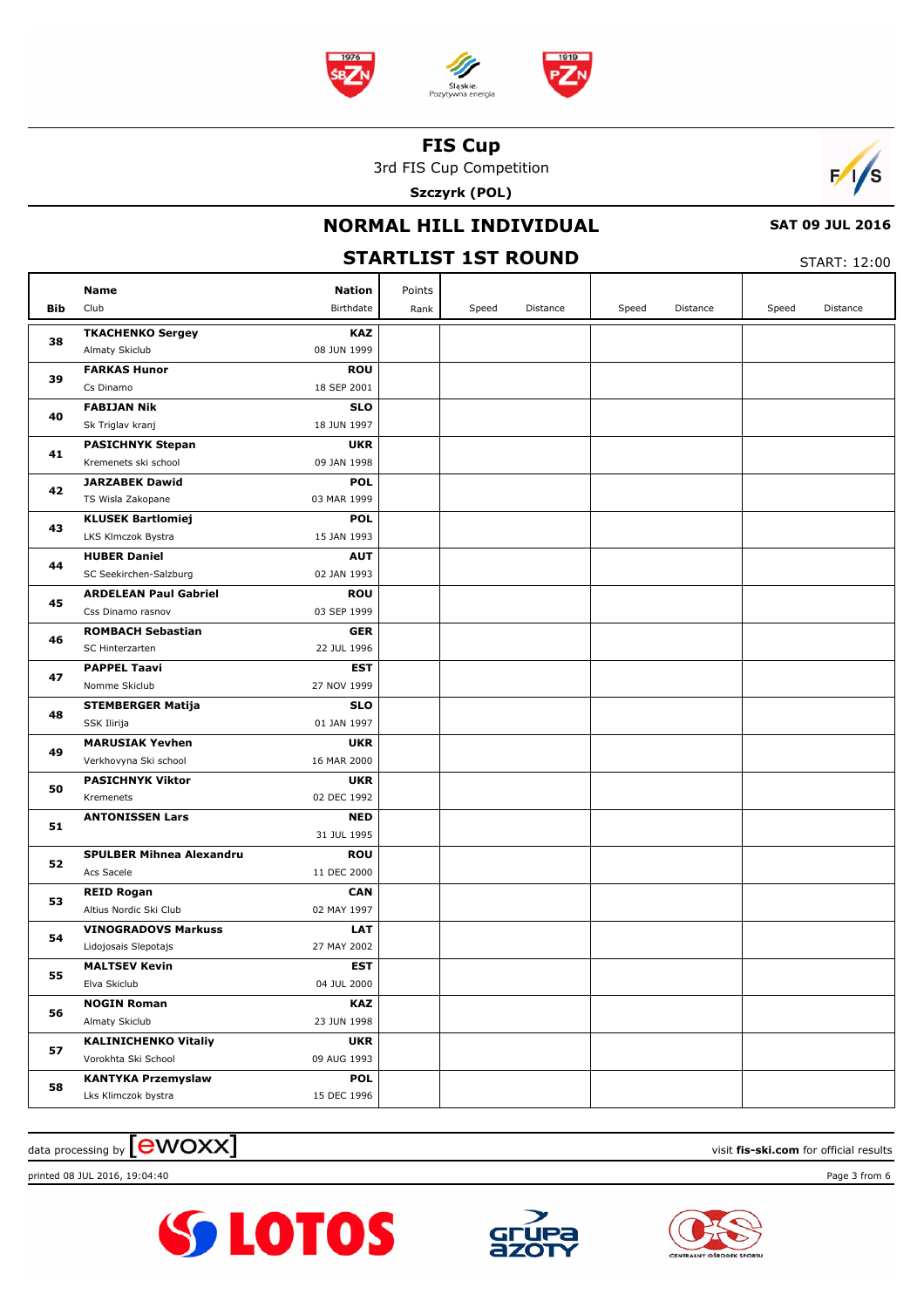

3rd FIS Cup Competition

**Szczyrk (POL)**



# **NORMAL HILL INDIVIDUAL**

 **SAT 09 JUL 2016**

| <b>STARTLIST 1ST ROUND</b> |                                                           |                           |                     |       |          |       |          |       | START: 12:00 |  |  |
|----------------------------|-----------------------------------------------------------|---------------------------|---------------------|-------|----------|-------|----------|-------|--------------|--|--|
|                            | Name                                                      | <b>Nation</b>             | Points              |       |          |       |          |       |              |  |  |
| Bib                        | Club                                                      | Birthdate                 | Rank                | Speed | Distance | Speed | Distance | Speed | Distance     |  |  |
|                            | <b>KVEDER Miha</b>                                        | <b>SLO</b>                |                     |       |          |       |          |       |              |  |  |
| 59                         | Ssk Sam ihan                                              | 18 OCT 1993               |                     |       |          |       |          |       |              |  |  |
| 60                         | <b>WEIGEL Cedrik</b>                                      | <b>GER</b>                |                     |       |          |       |          |       |              |  |  |
|                            | SG Nickelhuette Aue                                       | 15 DEC 1998               |                     |       |          |       |          |       |              |  |  |
| 61                         | <b>HAHN Julian</b>                                        | <b>GER</b>                |                     |       |          |       |          |       |              |  |  |
|                            | SG Nickelhuette Aue                                       | 07 NOV 1997               |                     |       |          |       |          |       |              |  |  |
| 62                         | <b>SENONER Joy</b>                                        | <b>ITA</b>                |                     |       |          |       |          |       |              |  |  |
|                            | S. C. GARDENA RAIFFEISEN GHERDEINA                        | 21 AUG 1997               |                     |       |          |       |          |       |              |  |  |
| 63                         | <b>NEZHBORTS Kristaps</b><br>Sk Lidojosais slepotajs      | <b>LAT</b><br>24 SEP 1997 |                     |       |          |       |          |       |              |  |  |
|                            | <b>VARESCO Daniele</b>                                    | ITA                       |                     |       |          |       |          |       |              |  |  |
| 64                         | G.S. FIAMME ORO MOENA                                     | 25 JUL 1995               |                     |       |          |       |          |       |              |  |  |
|                            | <b>LASOTA Damian</b>                                      | <b>CZE</b>                |                     |       |          |       |          |       |              |  |  |
| 65                         | TJ Trinec                                                 | 11 MAY 1997               |                     |       |          |       |          |       |              |  |  |
|                            | <b>SCHAALE Max</b>                                        | <b>GER</b>                |                     |       |          |       |          |       |              |  |  |
| 66                         | SV Zschopau                                               | 05 FEB 1998               |                     |       |          |       |          |       |              |  |  |
| 67                         | <b>LEJSEK Frantisek</b>                                   | <b>CZE</b>                |                     |       |          |       |          |       |              |  |  |
|                            | Ski Klub harrachov                                        | 05 APR 2002               |                     |       |          |       |          |       |              |  |  |
| 68                         | <b>HAMMANN Petrick</b>                                    | <b>GER</b>                |                     |       |          |       |          |       |              |  |  |
|                            | Sv Baiersbronn                                            | 27 MAY 1995               |                     |       |          |       |          |       |              |  |  |
| 69                         | <b>BIEGUN Krzysztof</b>                                   | <b>POL</b>                |                     |       |          |       |          |       |              |  |  |
|                            | SS-R LZS Sokol Szczyrk                                    | 21 MAY 1994               |                     |       |          |       |          |       |              |  |  |
| 70                         | <b>FELDOREANU Andrei</b><br>Acs Sacele                    | <b>ROU</b><br>13 APR 2000 |                     |       |          |       |          |       |              |  |  |
|                            | <b>SELCER Radek</b>                                       | <b>CZE</b>                |                     |       |          |       |          |       |              |  |  |
| 71                         | Tj Frenstat pod radhostem                                 | 10 AUG 2001               |                     |       |          |       |          |       |              |  |  |
|                            | <b>HOFFMANN Felix</b>                                     | <b>GER</b>                |                     |       |          |       |          |       |              |  |  |
| 72                         | SWV Goldlauter                                            | 14 OCT 1997               |                     |       |          |       |          |       |              |  |  |
|                            | <b>SILIH Zak</b>                                          | <b>SLO</b>                |                     |       |          |       |          |       |              |  |  |
| 73                         | SSK Sam Ihan                                              | 07 NOV 1995               |                     |       |          |       |          |       |              |  |  |
| 74                         | <b>KUBENA Lukas</b>                                       | <b>CZE</b>                |                     |       |          |       |          |       |              |  |  |
|                            | Tj Roznov pod radhostem                                   | 15 JUN 2000               |                     |       |          |       |          |       |              |  |  |
| 75                         | ZIOBRO Jan                                                | <b>POL</b>                |                     |       |          |       |          |       |              |  |  |
|                            | WKS Zakopane                                              | 24 JUN 1991               |                     |       |          |       |          |       |              |  |  |
| 76                         | <b>TIIRMAA Karl-August</b>                                | <b>EST</b>                |                     |       |          |       |          |       |              |  |  |
|                            | Sportsclub Pohjakotkas Otepaa                             | 07 JUL 1989               |                     |       |          |       |          |       |              |  |  |
| 77                         | <b>PACURAR Radu Mihai</b>                                 | <b>ROU</b>                |                     |       |          |       |          |       |              |  |  |
|                            | Cs Dinamo rasnov                                          | 06 SEP 2001               |                     |       |          |       |          |       |              |  |  |
| 78                         | <b>DELLASEGA Roberto</b><br>GRUPPO SCIATORI FIAMME GIALLE | ITA<br>15 JUN 1990        | $\mathbf{1}$<br>46. |       |          |       |          |       |              |  |  |
|                            | DI LENARDO Zeno                                           | ITA                       | 4                   |       |          |       |          |       |              |  |  |
| 79                         | SCI C.A.I. MONTE LUSSARI A.S.D.                           | 19 OCT 1995               | 45.                 |       |          |       |          |       |              |  |  |
|                            |                                                           |                           |                     |       |          |       |          |       |              |  |  |

## $\frac{1}{2}$  data processing by  $\boxed{\text{ewOX}}$

printed 08 JUL 2016, 19:04:40 Page 4 from 6





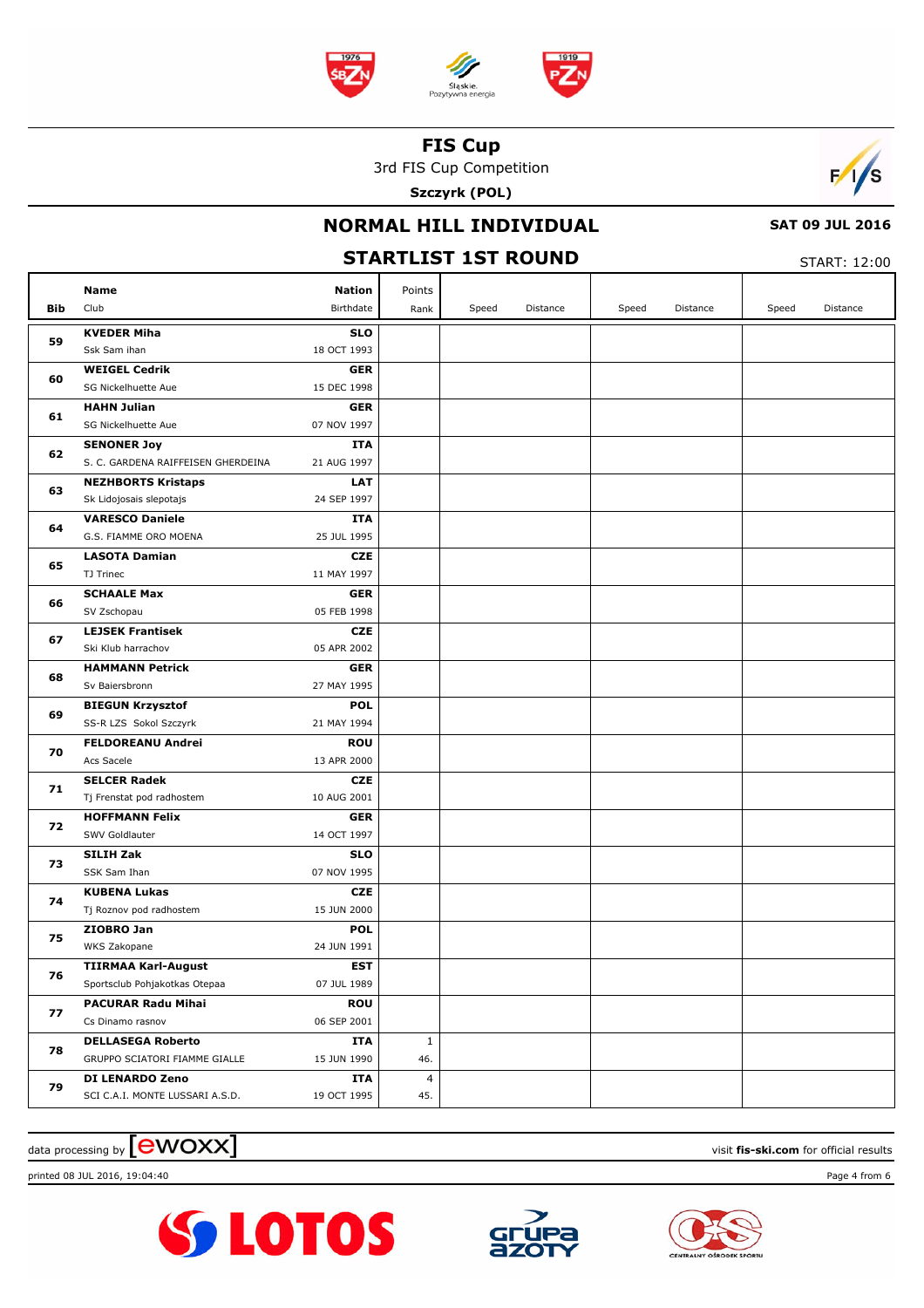

3rd FIS Cup Competition

**Szczyrk (POL)**



# **NORMAL HILL INDIVIDUAL**

 **SAT 09 JUL 2016**

|     | <b>STARTLIST 1ST ROUND</b>                         |                           |           |       |          |       |          |       |          |
|-----|----------------------------------------------------|---------------------------|-----------|-------|----------|-------|----------|-------|----------|
|     | Name                                               | <b>Nation</b>             | Points    |       |          |       |          |       |          |
| Bib | Club                                               | Birthdate                 | Rank      | Speed | Distance | Speed | Distance | Speed | Distance |
|     | <b>SCHAFFER Lucas</b>                              | <b>AUT</b>                | 6         |       |          |       |          |       |          |
| 80  | SK Rottenmann-Steiermark                           | 03 AUG 1995               | 43.       |       |          |       |          |       |          |
| 81  | ZAPOTOCZNY Andrzej                                 | <b>POL</b>                | 7         |       |          |       |          |       |          |
|     | AZS ZAKOPANE                                       | 16 OCT 1991               | 41.       |       |          |       |          |       |          |
| 82  | <b>MATTOON Nathan</b>                              | <b>USA</b>                | 7         |       |          |       |          |       |          |
|     | Flying Eagles ski club                             | 22 SEP 1998               | 41.       |       |          |       |          |       |          |
| 83  | <b>BRADATSCH Sebastian</b>                         | <b>GER</b>                | 9         |       |          |       |          |       |          |
|     | WSC 07 Ruhla                                       | 08 MAY 1996               | 37.       |       |          |       |          |       |          |
| 84  | <b>LAVTIZAR Anze</b>                               | <b>SLO</b>                | 9         |       |          |       |          |       |          |
|     | Nd Ratece - planica                                | 02 MAY 1996               | 37.       |       |          |       |          |       |          |
| 85  | <b>MODIC Andraz</b>                                | <b>SLO</b>                | 12        |       |          |       |          |       |          |
|     | SSK Logatec                                        | 23 OCT 1996               | 33.       |       |          |       |          |       |          |
| 86  | <b>ALAMOMMO Andreas</b><br>Ounasvaaran Hiihtoseura | <b>FIN</b><br>23 DEC 1998 | 13        |       |          |       |          |       |          |
|     | <b>KURITA Riki</b>                                 | <b>JPN</b>                | 32.<br>15 |       |          |       |          |       |          |
| 87  | Hakuba High School                                 | 16 SEP 1998               | 29.       |       |          |       |          |       |          |
|     | <b>CZYZ Bartosz</b>                                | <b>POL</b>                | 16        |       |          |       |          |       |          |
| 88  | WSS Wisla                                          | 14 AUG 1999               | 26.       |       |          |       |          |       |          |
|     | <b>BIELA Stanislaw</b>                             | <b>POL</b>                | 16        |       |          |       |          |       |          |
| 89  | UKS SOLTYSIANIE STARE BYSTRE                       | 02 APR 1994               | 26.       |       |          |       |          |       |          |
| 90  | <b>JELAR Ziga</b>                                  | <b>SLO</b>                | 16        |       |          |       |          |       |          |
|     | Sk Triglav kranj                                   | 22 OCT 1997               | 26.       |       |          |       |          |       |          |
| 91  | <b>NOUSIAINEN Eetu</b>                             | <b>FIN</b>                | 18        |       |          |       |          |       |          |
|     | Puijo Ski club                                     | 29 APR 1997               | 24.       |       |          |       |          |       |          |
| 92  | <b>ZAJC Timi</b>                                   | <b>SLO</b>                | 18        |       |          |       |          |       |          |
|     | SSK Ljubno BTC                                     | 26 APR 2000               | 24.       |       |          |       |          |       |          |
| 93  | <b>LACKNER Thomas</b>                              | <b>AUT</b>                | 20        |       |          |       |          |       |          |
|     | HSV Absam-Bergisel-Tirol                           | 09 APR 1993               | 21.       |       |          |       |          |       |          |
| 94  | <b>KASTELIK Dominik</b>                            | <b>POL</b>                | 24        |       |          |       |          |       |          |
|     | SS-R LZS Sokol Szczyrk                             | 09 JUN 1998               | 18.       |       |          |       |          |       |          |
| 95  | <b>KRAPEZ David</b>                                | <b>SLO</b>                | 25        |       |          |       |          |       |          |
|     | SSK Sam Ihan                                       | 28 DEC 1993               | 17.       |       |          |       |          |       |          |
| 96  | <b>KYTOESAHO Niko</b>                              | <b>FIN</b>                | 26        |       |          |       |          |       |          |
|     | Ounasvaaran Hiihtoseura<br><b>GREIDERER Simon</b>  | 18 DEC 1999<br><b>AUT</b> | 15.<br>32 |       |          |       |          |       |          |
| 97  | HSV Absam-Bergisel-Tirol                           | 18 JAN 1996               | 13.       |       |          |       |          |       |          |
|     | <b>BRESADOLA Davide</b>                            | ITA                       | 45        |       |          |       |          |       |          |
| 98  | C.S. ESERCITO                                      | 10 SEP 1988               | 10.       |       |          |       |          |       |          |
|     | <b>REISENAUER Janni</b>                            | <b>AUT</b>                | 55        |       |          |       |          |       |          |
| 99  | TSU St. Veit-Salzburg                              | 07 NOV 1997               | 9.        |       |          |       |          |       |          |
|     | <b>HUBER Stefan</b>                                | <b>AUT</b>                | 60        |       |          |       |          |       |          |
| 100 | SC Seekirchen-Salzburg                             | 08 MAR 1994               | 7.        |       |          |       |          |       |          |
|     |                                                    |                           |           |       |          |       |          |       |          |

## $\frac{1}{2}$  data processing by  $\boxed{\text{ewOX}}$

printed 08 JUL 2016, 19:04:40 Page 5 from 6

![](_page_4_Picture_10.jpeg)

![](_page_4_Picture_11.jpeg)

![](_page_4_Picture_12.jpeg)